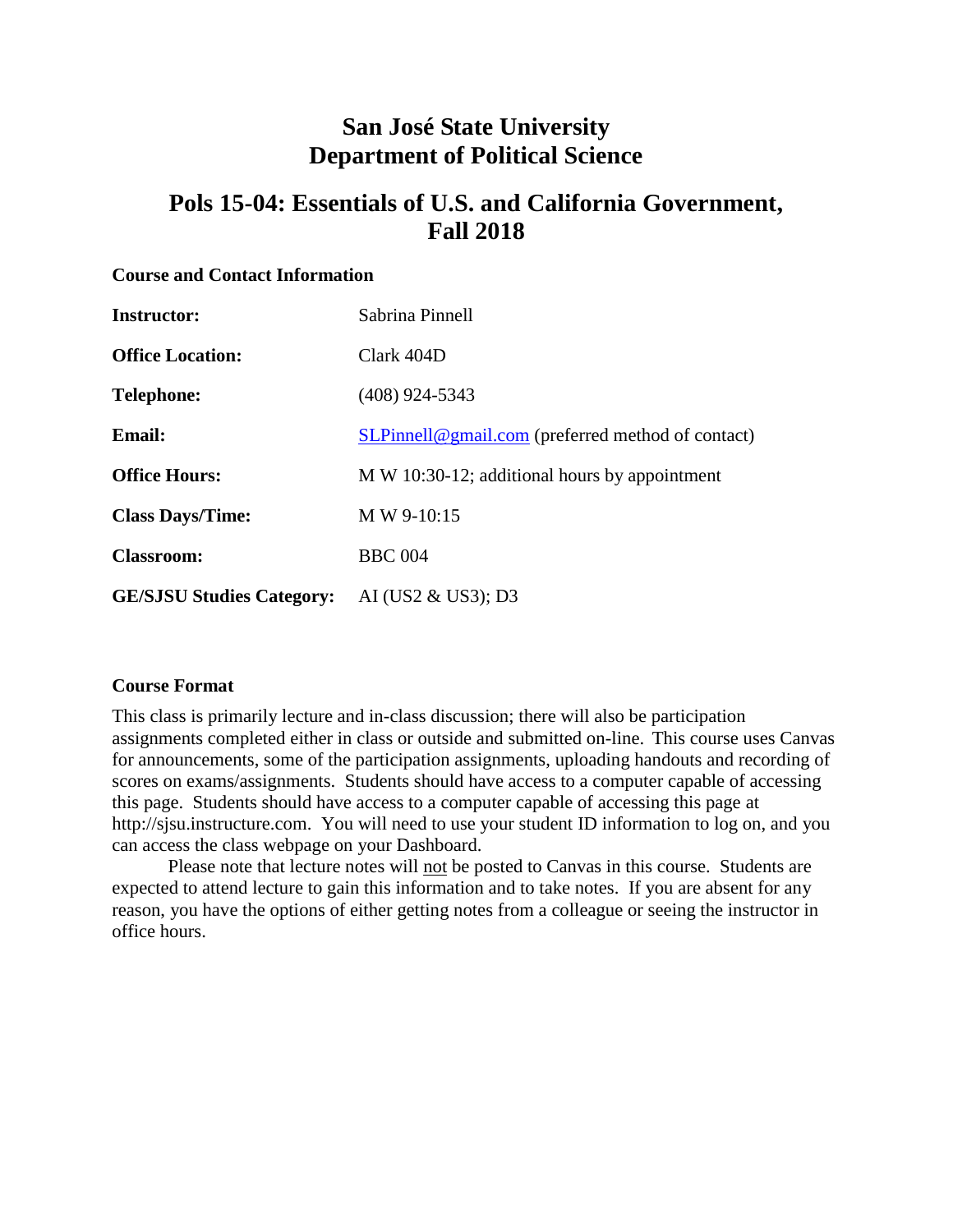# **Course Description**

**From the SJSU Catalog:** Treatment of essentials of U.S. and California government. Satisfies the American Institutions requirements in U.S. Constitution (US2) and California Government (US3), and the Core GE requirement in Social Sciences (D3).

**From the SJSU GE Guidelines (S14-5):** In this course you will be exposed to alternative interpretations of the historical events and political processes that have shapes the social, economic and political system in which you live. This course will provide a multicultural framework, including both conflict and consensus principles, of the choices and options available to individuals and groups in their social, economic and political relations. The focus of the course is the growth of a multicultural society and the interactions, including cooperation and conflict, as these many and varied peoples have dealt with social, economic and political issues.

# **Department of Political Science Learning Outcomes**

The Political Science Department has the following objectives for its students:

- 1) Breadth: Students should possess a broad knowledge of the theory and methods of the various branches of the discipline.
- 2) Application: Students should be able to apply a variety of techniques to identify, understand, and analyze domestic and international political issues and organizations.
- 3) Disciplinary methods: Students should be able to formulate research questions, engage in systematic literature searches using primary and secondary sources, have competence in systematic data gathering using library sources, government documents, and data available through electronic sources, should be able to evaluate research studies, and should be able to critically analyze and interpret influential political texts.
- 4) Communication Skills: Students should master basic competencies in oral and written communication skills and be able to apply these skills in the context of political science. This means communicating effectively about politics and/or public administration, public policy, and law.
- 5) Citizenship: Students should acquire an understanding of the role of the citizen in local, state, national, and global contexts and appreciate the importance of lifelong participation in political processes.

#### **GE Learning Outcomes (GELO)**

Upon successful completion of this course, students will be able to:

1. **GELO 1 (US2):** Explain how political decisions are made, their consequences for individuals and society, and how individuals and groups may affect the decision-making process. Analyze the meaning and content of the democratic process as it has evolved in the United States and California, and describe the foundations of the political system and the evolving institutions of government, the links between the people and government, and the operations of California government.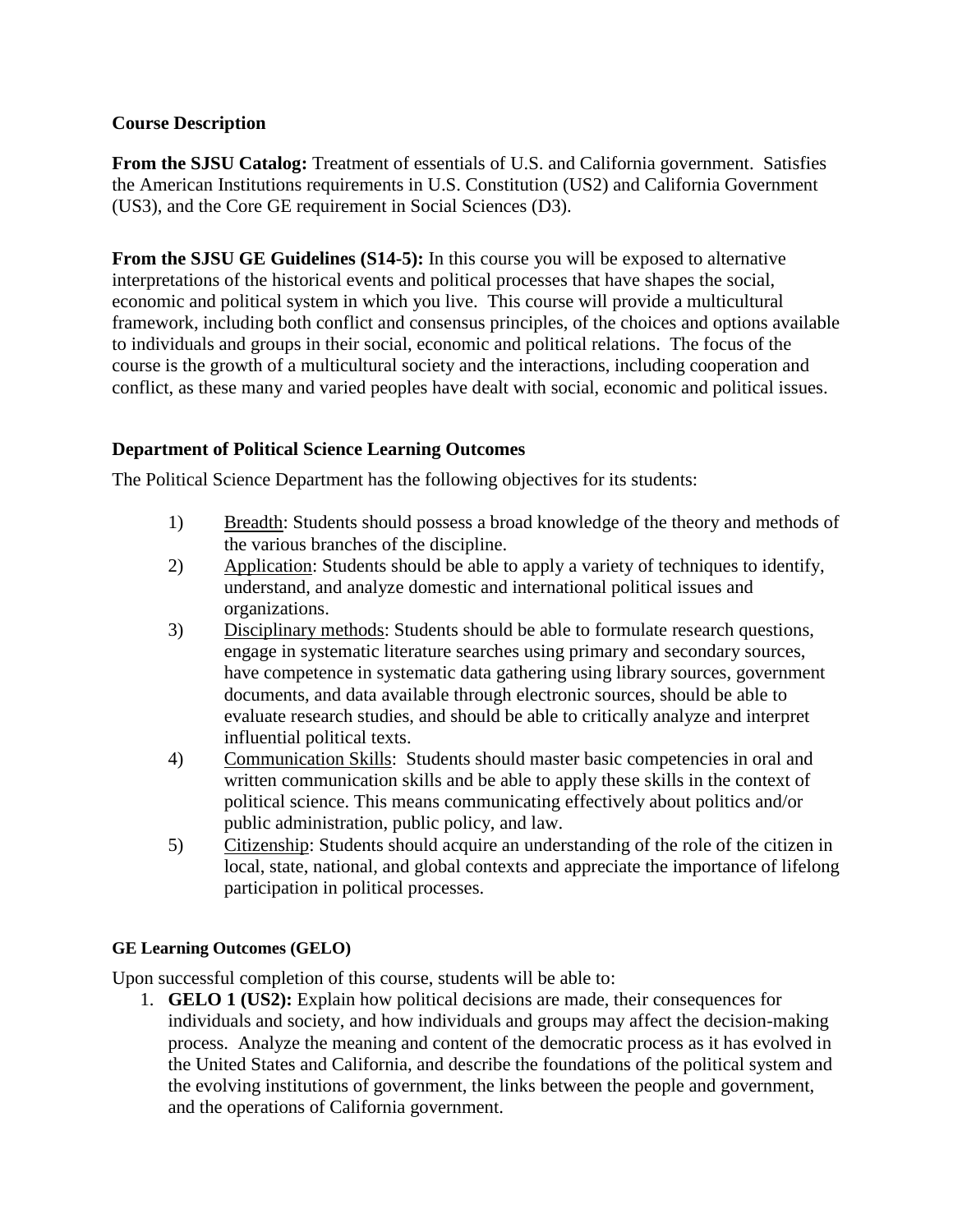- 2. **GELO 2 (US3):** Identify the tools of political action and collective decision making at the local, state, national and global level, and articulate the values and assumptions that inform their civic engagement.
- 3. **GELO 3 (D3):** Place contemporary developments in cultural, historical, environmental, and spatial contexts.
- 4. **GELO 4 (D3):** Identify the dynamics of ethnic, cultural, historical, environmental, and spatial contexts.
- 5. **GELO 5 (D3):** Evaluate social science information, draw on different points of view, and formulate applications appropriate to contemporary social issues.
- 6. **GELO 6 (D3):** Apply multidisciplinary material to a topic relevant to policy and social action at the local, national and international levels.

The US2 and US3 requirements will be fulfilled primarily through three two-part exams and a final exam; the D3 requirements will be fulfilled primarily through participation activities and sections of the three two-part exams.

Students are expected to complete the writing equivalent of  $\sim$ 1500 words or more in this class. This will be accomplished through three in-class essays attached to Exams 1-3.

# **Required Texts/Readings**

# **Textbook**

The major texts for this course are Neal Ginsberg, Theodore Lowi and Margaret Weir et al.'s We The People,  $11^{th}$  Core Edition (W.W. Norton, 2017; ISBN: 978-0-393-28363-1)<sup>1</sup> and the League of Women Voters of California, Guide to California Government, 16<sup>th</sup> edition (Sacramento, CA: League of Women Voters Education Fund, 2016; ISBN: 978-0-9632465-2-  $3$ .<sup>2</sup> Both of these texts are available through Spartan Bookstore.

# **Other Readings**

 $\overline{a}$ 

Additional readings are also listed in the Schedule. There are some reserve readings on the Canvas webpage for the class under "Files." *All readings for this course are required readings, unless labeled "recommended" in the Schedule*.

# **Course Requirements and Assignments**

SJSU classes are designed such that in order to be successful, it is expected that students will spend a minimum of forty-five hours for each unit of credit (normally three hours per unit per week), including preparing for class, participating in course activities, completing assignments, and so on. More details about student workload can be found at [http://www.sjsu.edu/senate/docs/S16-9A.pdf.](http://www.sjsu.edu/senate/docs/S16-9A.pdf)

<sup>1</sup> . We The People will be listed as WTP in the Schedule for readings.

<sup>2</sup> . Guide to California Government will be listed as LWV in the Schedule for readings.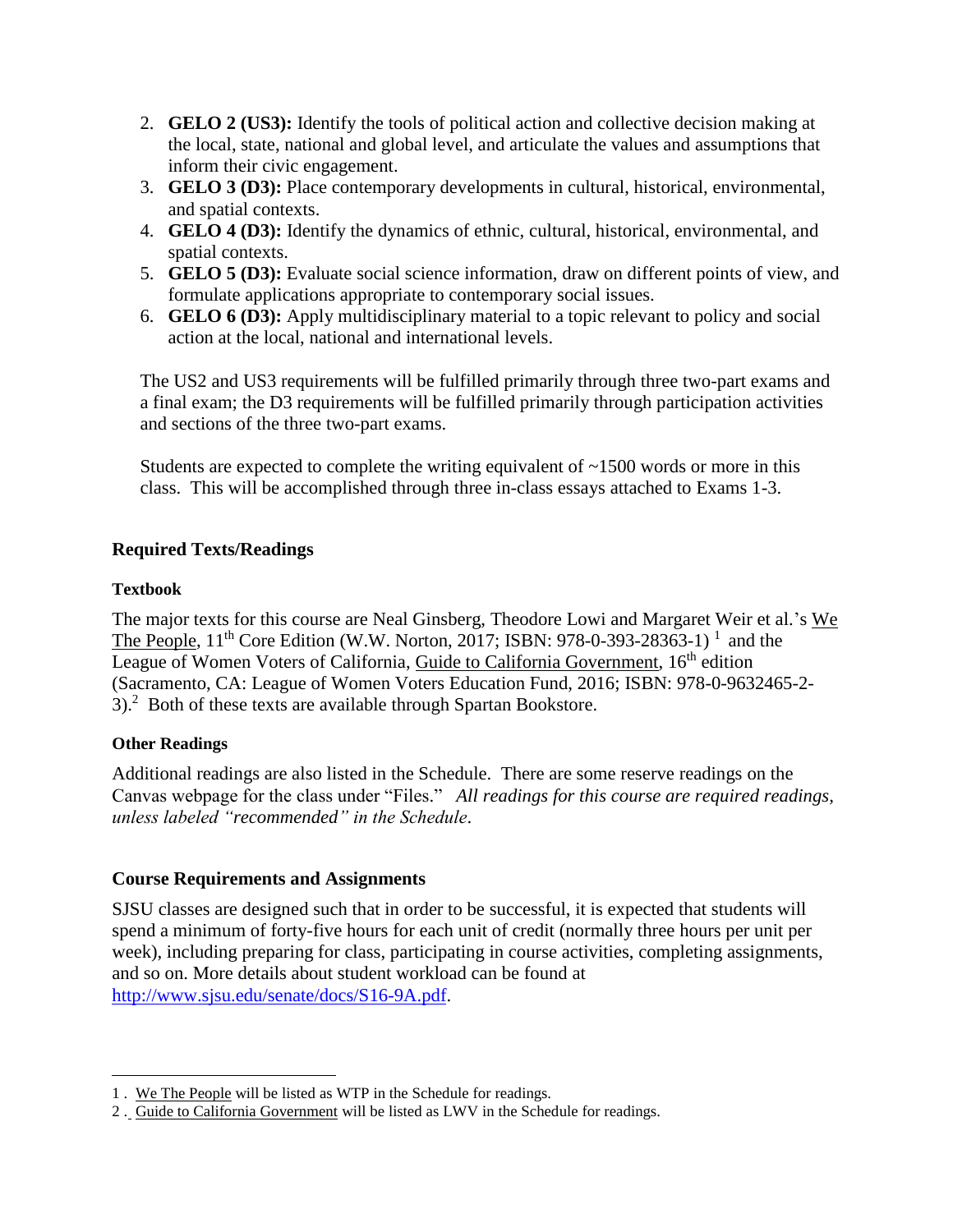This course includes the following methods to evaluate student performance:

| Participation | $6 \times 10$ points  |
|---------------|-----------------------|
| Exams 1-3     | $3 \times 100$ points |
| Final Exam    | 100 points            |
|               | 460 points            |

Participation: See the campus policy on attendance at http://www.sjsu.edu/senate/docs/F15- 12.pdf . At various times over the semester (see Schedule for approximate dates), students will either be doing work in class or online, such as viewing videos, taking notes on them and discussing them, group exercises or like activities. If you are not in class on a day an in-class assignment is being worked on, you must check the Canvas page for a copy of the handout and material to complete it, and then plan on handing it in as a hard copy by the due date. Online assignments must be submitted electronically. You are required to complete at least six of these; you may complete the seventh for extra credit. Each of these assignments is worth 10 points. While attendance cannot be used as a basis for grading in this class, please be aware that if you do not attend class, you risk missing material to complete some of the assignments for your grade.<sup>3</sup>

Exams: Exams for this section of Pols 15 (September  $19<sup>th</sup>$ , October  $17<sup>th</sup>$  and November  $26<sup>th</sup>$ ) will be in-class and contain a combination of multiple-choice questions and an essay section, totaling 100 points each. The exam will take up the entire class period for the scheduled day.

The first part of the test is a multiple-choice section worth 50 points, with 25 questions that you will answer on a Scantron 882-E form. You will have a choice of four options for each question. Please make sure to bring a pencil for this section of the test.

The second part is an essay question worth 50 points, which you will answer in 2- 4 pages (estimate based on single-spaced, single-sided) in a large greenbook. Please see the handout appended to this syllabus for format. We will also go over requirements in class before Exam 1.

While you will receive a study guide of terms and concepts to help you study before the exam, the exams will be closed-book, closed-note. There will be no questions given out in advance.

Students are expected to take exams as scheduled; they will not be given in advance of their scheduled dates and make-ups will only be permitted due to a verified emergency. Makeups must occur within a one-week time period from the scheduled date. Contact the instructor ASAP if you miss a test to schedule a makeup.

Final Exam: The final exam is on December 12, 2018 from 8:00-9:30 a.m.<sup>4</sup> in BBC 004. It is comprehensive for the course and will consist of 50 multiple-choice questions worth two points each for a total of 100. There will be questions from all previously tested sections of the class, as well as any material covered after Exam 3. You will need to bring a Scantron 882-E form to complete this exam. This exam is closed-book and closed-note. The exam will not be given in advance for any reason; please make travel arrangements accordingly. Make-ups are only

 $\overline{a}$ 

<sup>3.</sup> If you miss class due to a verifiable emergency, the lack of the assignment may be excused from your course grade. Please note that travel or athletic activities may not excuse you from these; you should talk to the instructor. 4. The formal time starts at 7:15, but the exam will take the same amount of time to complete as the other exams; so, we will start the exam at a later time and complete it by the end of the exam period.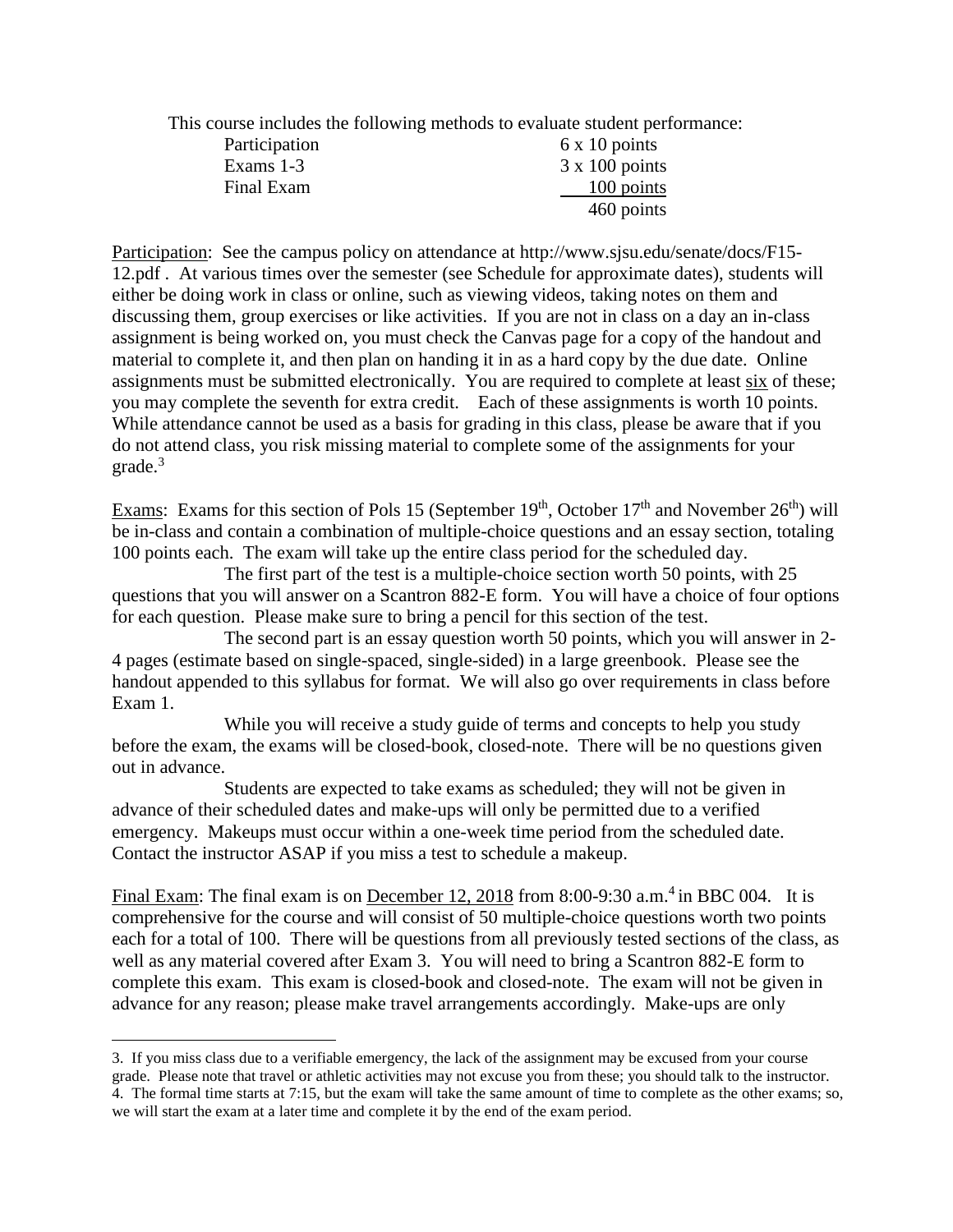permitted for emergencies and will be held after the scheduled exam time on the official makeup day.

# **Grading Policy**

This course is based upon a point system, with percentage of points earned on assignments and exams corresponding to the following grades: 97-100% is an A+, 93-96% is an A, 90-92% is an A-, 87-89% is a B+, 83-86% is a B, 80-82% is a B-, etc. Keep track of your points over the course of the semester as noted above, and you should have an idea how you stand in the class.

Note that "All students have the right, within a reasonable time, to know their academic scores, to review their grade-dependent work, and to be provided with explanations for the determination of their course grades." See [University Policy F13-1](http://www.sjsu.edu/senate/docs/F13-1.pdf) at http://www.sjsu.edu/senate/docs/F13-1.pdf for more details.

# **Extra Credit Policy**

If you complete all six participation exercises, you may earn up to 10 points extra credit for completing the seventh assignment.

Note that per Academic Senate policy (http://www.sjsu.edu/senate/docs/S09-7.pdf), any extra credit opportunities must be extended to all students in the class; this means that individual appeals for extra credit may not be considered apart from the entire class. Students may not request individual extra assignments for additional credit.

# **Travel Policy**

 $\overline{a}$ 

For this course, if you know that you will be absent or unable to complete assignments ahead of time due to athletic or other campus activities, it is your responsibility to clear any extensions or excusals with the instructor ahead of the due date.<sup>5</sup> Travel for other reasons, barring emergencies, may not be accepted as reasons for extensions or excusals for late work or makeup exams; any exceptions require instructor approval. If you have an emergency that makes it impossible to take an exam or complete an assignment, contact the instructor ASAP to discuss options to complete your work. But as noted above, no exams will be given in advance for any reason, and this includes the Final.

<sup>5.</sup> Ideally, athletes should present a schedule of away events that may affect the class, and send the instructor an email alerting her before each event to make sure that absences are excused.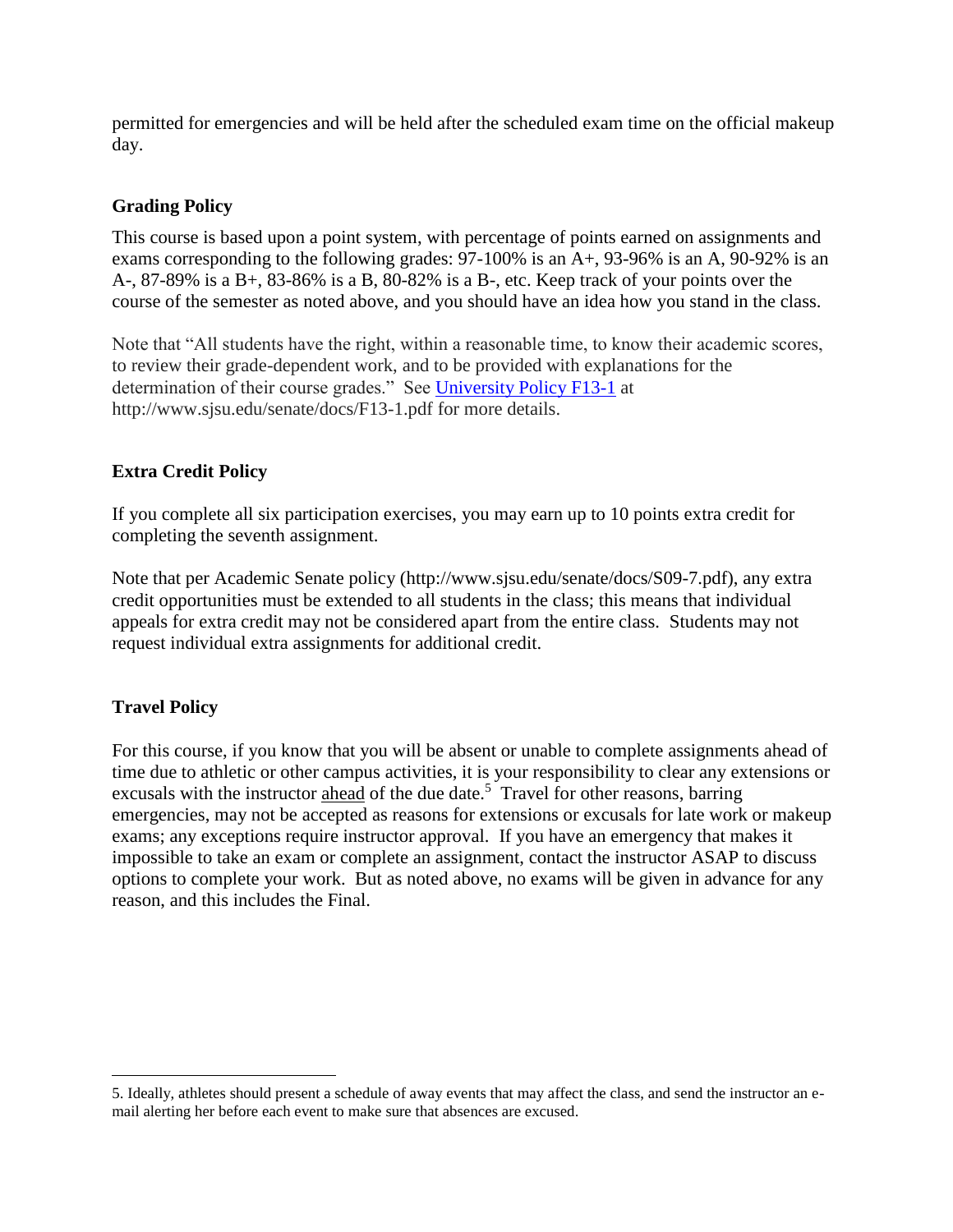#### **Classroom Protocol**

This is a course that will consider several controversial issues including diversity and minority rights in American politics, immigration and its effects on American politics and culture and the nature of citizenship. Students are expected to come prepared to class discussions and conduct themselves in a civil and respectful manner, particularly to their fellow students. With that in mind, students should avoid any colloquial language, characterizations, remarks or outright slurs that pertain to groups in the abstract or to their fellow students in particular. Any remarks made in ways that attack a student's personality or physical characteristics that have nothing to do with his or her actual points in a discussion will not be tolerated. Students may be asked to leave if this occurs.

Recordings of lectures for personal use outside of class is permitted, provided the instructor is consulted and approves such recording. Common courtesy and professional behavior dictate that you notify someone when you are recording him/her. You must obtain the instructor's permission to make audio or video recordings in this class. Such permission allows the recordings to be used for your private, study purposes only. The recordings are the intellectual property of the instructor; you have not been given any rights to reproduce or distribute the material. If you feel you may need to do this, please contact Dr. Pinnell and clear this with her at the start of the course.

## **Policy on Submitting Written Work in this Course**

Students at the college level are expected to submit written work that fits the grammatical, stylistic and citation expectations for college-level work in English. All written assignments in this course are therefore graded in two ways: both in terms of content (information in terms of logic, quality of evidence, etc.) and in terms of writing. Given the in-class nature of class essays, writing rules such as citation and spelling may be relaxed, and the bulk of the grade will be for content. But organization of your points in the essay, use of introduction/conclusion and ability to make an argument may be factors in grading. If you are at all uncomfortable with writing at the college level, you need to take steps to rectify this. You may want to see the instructor after exams are handed back if comments indicate that there are specific errors in argument or writing.

#### **Collaboration and Source Use Policy**

The University has a clear policy on Academic Integrity, but I feel that some issues need to be made more explicit within the body of this syllabus.

Per the SJSU Academic Integrity Policy, you may not submit work done in another course, in whole or in part, for evaluation in this course without prior instructor approval. This includes your own writing for another course – that is actually a form of plagiarism as well as cheating.

Collaboration in preparing for exams such as sharing notes before exams and group study is encouraged, but keep in mind that there may be more than one answer to an exam question.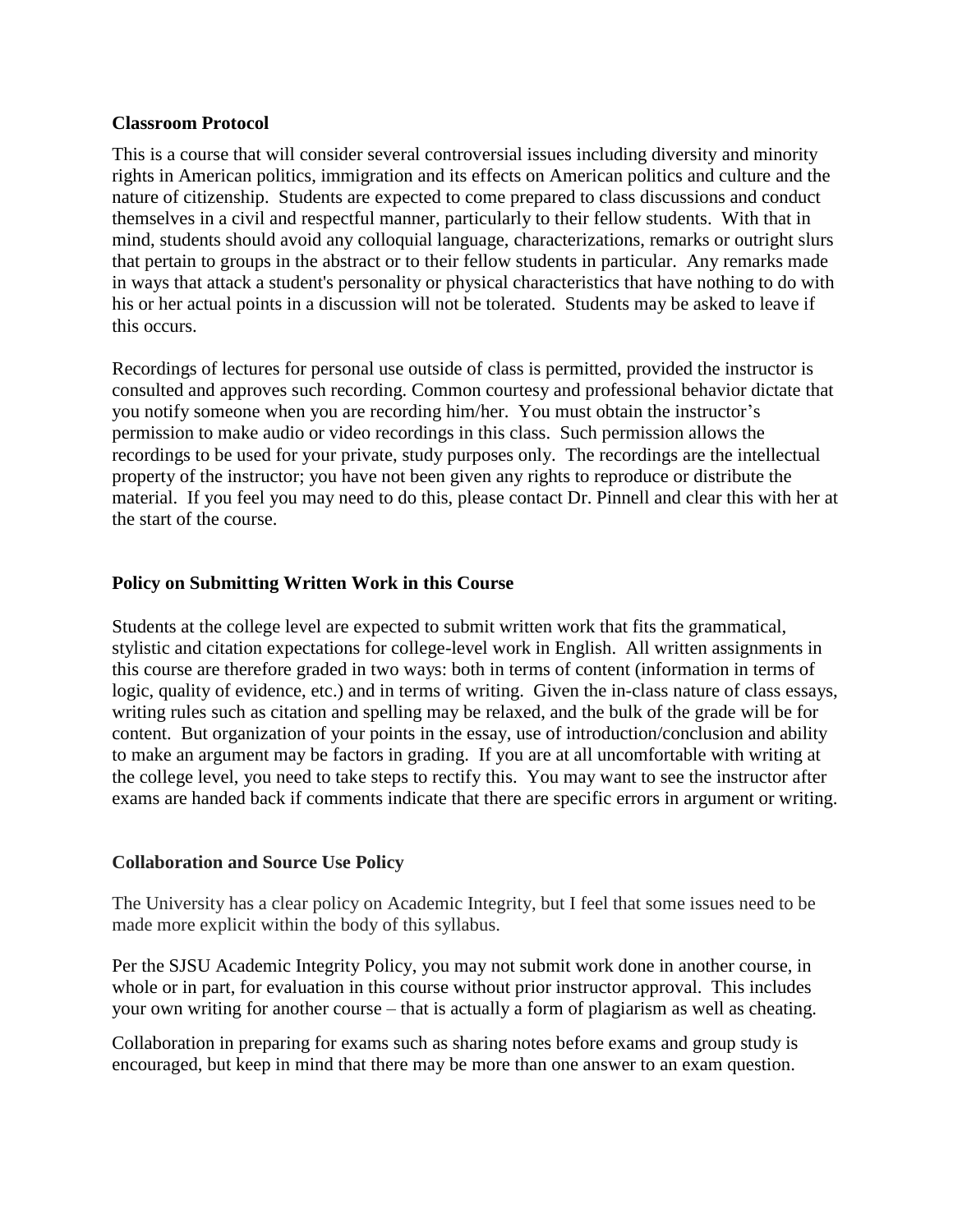If there are issues with source use or possible cheating, it is the policy of SJSU for the instructor to have a face-to-face meeting with a student to clarify the issue and particulars before any decisions are made about possible sanctions. Serious infractions must be reported to the University per the Academic Integrity Policy for recording purposes, and possible administrative action.

To sum up – the University is serious about cheating and plagiarism, and so is your instructor. If you are concerned about how to use material for exams, come to office hours.

## **Final Exam Policy**

Per University Policy S17-1, all classes must have a culminating activity that finishes the class; if a sit-down final, it must be held during the scheduled date and time for the class, which for this class is December  $12<sup>th</sup>$ , 2018 from 8:00-9.30 a.m. in our regular classroom. No final will be held before this scheduled time, and you should plan on taking the test at this time unless you have a verifiable emergency, or three or more scheduled finals in one day and you contact me no later than three weeks before the last day of class (December  $10<sup>th</sup>$ ). If you fall into one of these categories, a makeup exam is possible, on the scheduled makeup day of December 19<sup>th</sup>. Please see the relevant policy at<http://www.sjsu.edu/senate/docs/S17-1.pdf> for more information.

#### **University Policies**

Per University Policy S16-9, university-wide policy information relevant to all courses, such as academic integrity, accommodations, etc. will be available on Office of Graduate and Undergraduate Programs' [Syllabus Information web page](http://www.sjsu.edu/gup/syllabusinfo/) at [http://www.sjsu.edu/gup/syllabusinfo/.](http://www.sjsu.edu/gup/syllabusinfo/) Please peruse these policies at the link, which cover academic integrity, religious holidays and recording information in class.

#### **Disclaimer**

All information in this syllabus, including due dates for evaluation instruments such as exams or papers may be subject to change with fair notice by the instructor, the Department of Political Science or San Jose State University.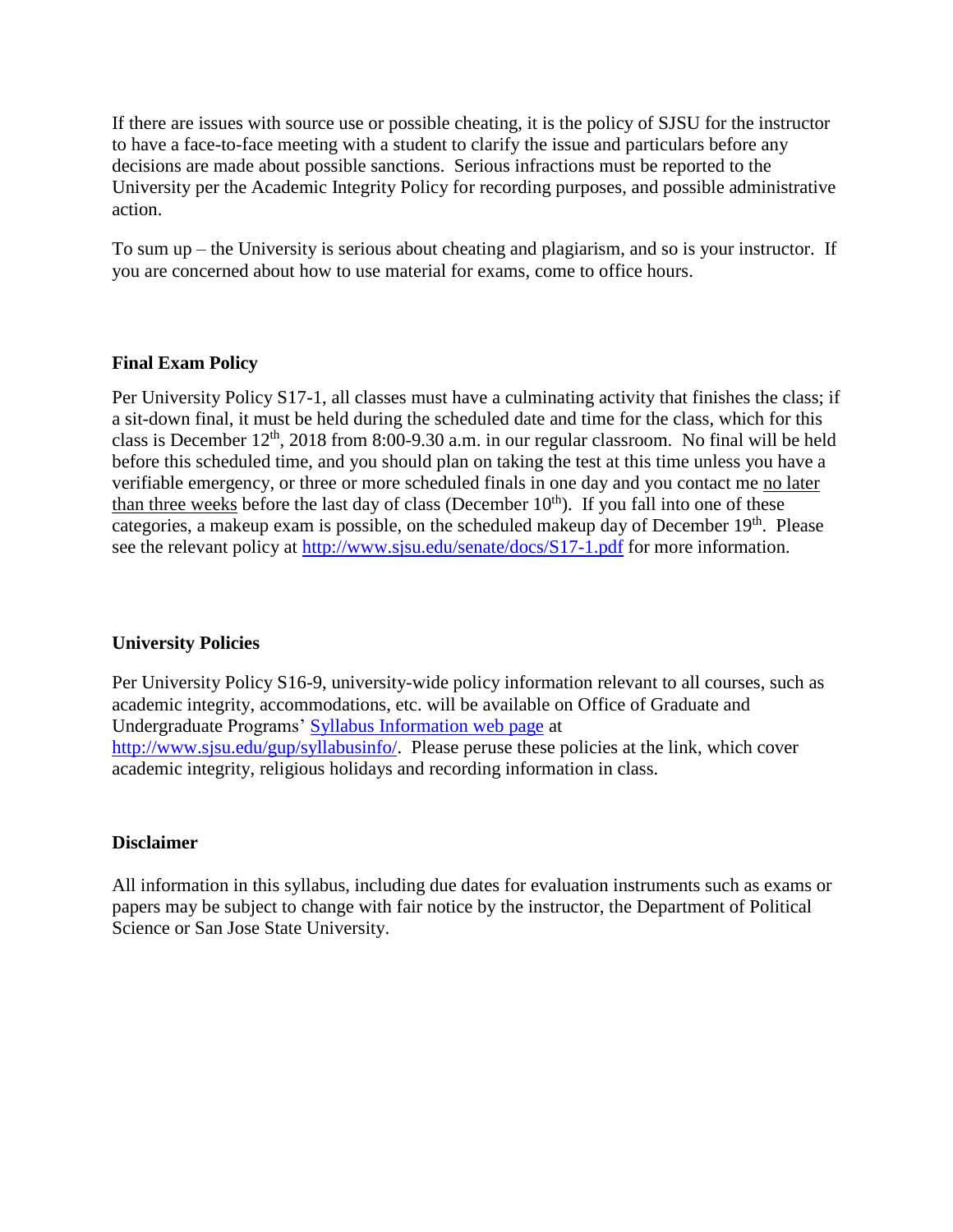# **Pols 15: Course Schedule**

# **Course Schedule**

| Week      | <b>Date</b>     | <b>Topics, Readings, Assignments, Deadlines</b>                                                                                                                                                            |
|-----------|-----------------|------------------------------------------------------------------------------------------------------------------------------------------------------------------------------------------------------------|
| $1 - 2$   | $8/22 - 8/29$   | Course Introduction; Constitution and Federalism<br>WTP, Chs. 2-3                                                                                                                                          |
| $2 - 4$   | $8/29 - 9/10$   | <b>Civil Liberties and Rights</b><br>WTP, Chs. 4-5<br>Participation Activity 1: Religion and Speech in Civil Liberties (in class)<br>Participation Activity 2: Government and Civil Rights Change (online) |
| 3         | 9/3             | Labor Day - NO CLASS                                                                                                                                                                                       |
| $4 - 5$   | $9/12 - 9/17$   | Political Culture in the U.S.<br>WTP, Ch. 1, 6 (pp. 199-226)                                                                                                                                               |
| 5         | 9/19            | Exam 1 in class                                                                                                                                                                                            |
| $6 - 8$   | $9/24 - 10/8$   | <b>Elections and Participation; Political Parties</b><br>WTP, Chs. 8-10<br>LWV, Chs. 1-3<br><b>Participation Activity 3: Voting Game (online)</b>                                                          |
| $8-9$     | $10/10 - 10/15$ | <b>Interest Groups and Campaign Finance</b><br>WTP, Ch. 10 (391-396), Ch. 11<br>Participation Activity 4: Campaign Finance Reform (in class)                                                               |
| 9         | 10/17           | Exam 2 in class                                                                                                                                                                                            |
| 10        | $10/22 - 10/24$ | <b>Legislative Branch</b><br>WTP, Ch. 12<br>LWV, Ch. 4                                                                                                                                                     |
| 11        | 10/29-10/31     | Judicial Branch<br>WTP, Ch. 15<br>LWV, Ch. 5<br>Participation Activity 5: Marbury v Madison and Judicial Review (in class)                                                                                 |
| $12 - 14$ | $11/5 - 11/19$  | <b>Executive Branch</b><br>WTP, Chs. 13-14<br>LWV, Ch. 5                                                                                                                                                   |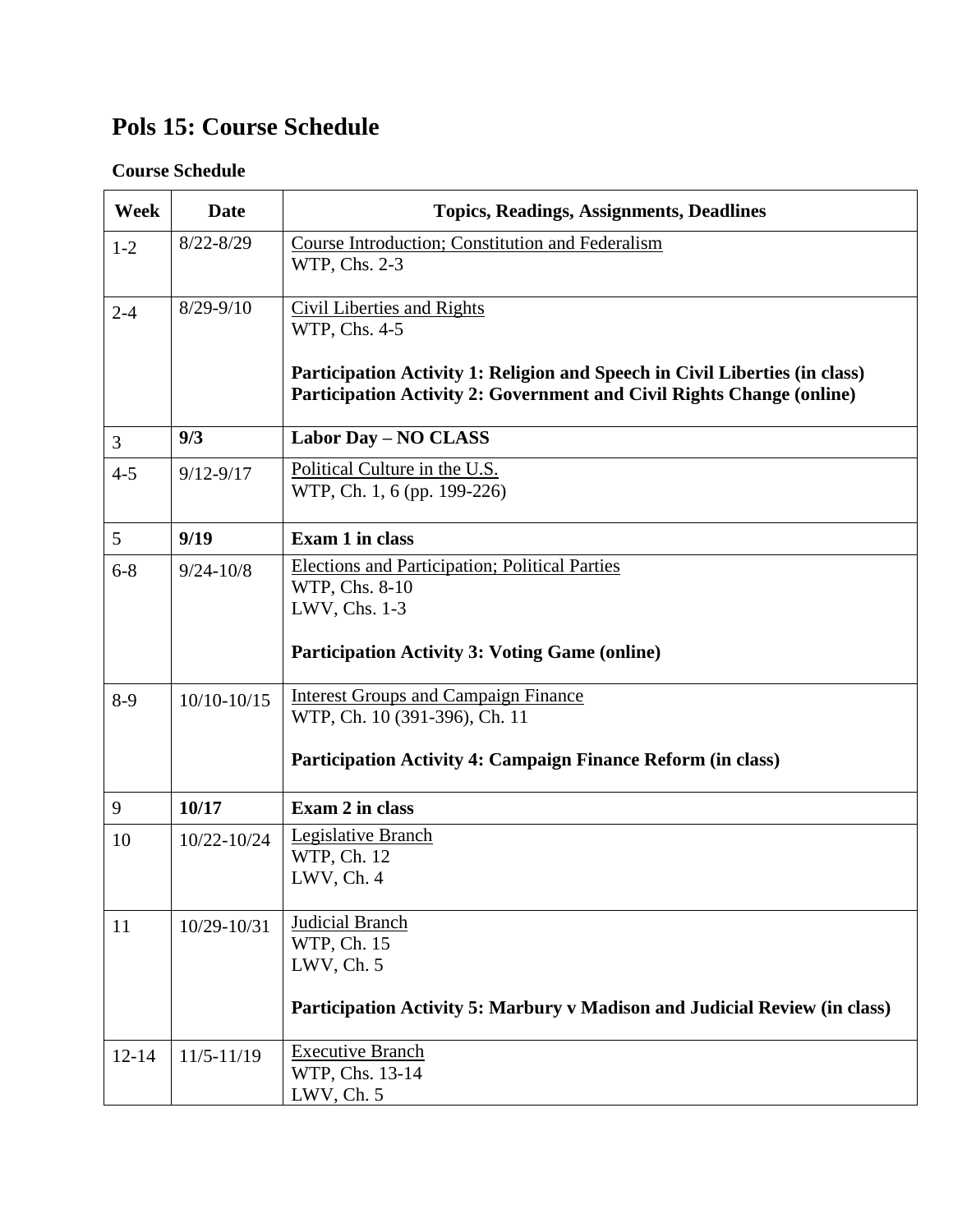| Week          | Date           | <b>Topics, Readings, Assignments, Deadlines</b>                                                                       |
|---------------|----------------|-----------------------------------------------------------------------------------------------------------------------|
|               |                | <b>Participation Activity 6: Administrative Strategy and Making Change</b><br>(online)                                |
| 13            | 11/12          | Veterans' Day (observed) – NO CLASS                                                                                   |
| 14            | 11/21          | NO CLASS - Thanksgiving holiday                                                                                       |
| 15            | 11/26          | Exam $3$ – In class (please note the date!)                                                                           |
| $15-16$       | $11/28 - 12/5$ | Media and Public Opinion<br>WTP, Ch. 6 (231-242), Ch. 7<br><b>Participation Activity 7: Media Exercise (in class)</b> |
| $16-17$       | $12/5 - 12/10$ | <b>Local Government</b><br>LWV, Chs. 7-9                                                                              |
| Final<br>Exam | 12/12          | 8:00-9:30 a.m. (Please note date and time!) in BBC 004                                                                |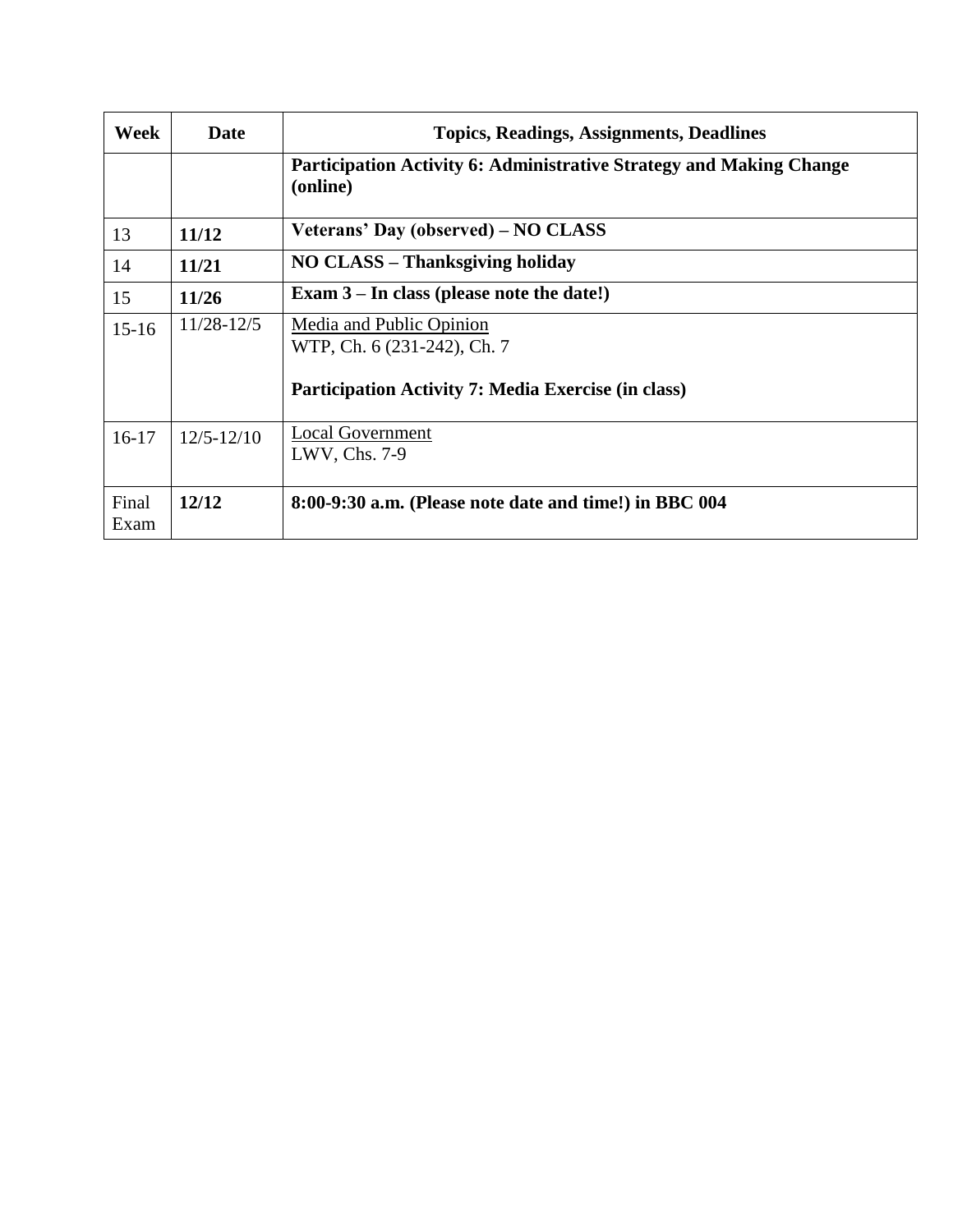#### **Exams 1-3: Information for Part II (Essay)**

As part of Exams 1-3, you will need to draft an essay of 2-4 pages in a small greenbook to answer one of two question possibilities given to you on the exam. Question choices will not be given in advance; you will need to prepare for writing this essay by studying the terms and concepts provided on the study guides before the test, as with Part I. You will have the entire class period to take each exam, so this will give you time to take the various steps in creating your essay.

Essays during exams are not like essays written outside of class. You will need to set aside time during the exam period to think over and outline your answer before you write. You may want to use the exam form or the inside page of your greenbook to make notes and outline your answer before you begin; starting an essay without organizing your points may lead to a poor result. Each essay answer will have both informational components and an overall argument, so you need to know what your answers will be before you compose the essay.

A proper exam essay has much the same organizational format as an out-of-class essay:

- 1) An *introduction* paragraph with a thesis for your answer, and a brief roadmap of the points you are going to use to back up your thesis. In short, how you are planning to answer the essay question.
- 2) A *body* of points that provide support for your thesis, with information provided as needed. You will not need to cite for these facts in an exam essay, but you may want to note specific authors if they provided ideas or information ("As Jefferson noted in the Declaration of Independence…"). The body must cover all parts of the question in terms of required information or argument. But it is not an outline or set of bullet points; like a regular out-of-class essay, you should write these points as paragraphs.
- 3) A *conclusion* that briefly summarizes your argument and verifies you answered the question. You cannot leave the essay with the last body paragraph; you must finish it.

The 2-4 page requirement for the exam is based on the idea that you will need at least five pages (roughly one per paragraph, if single-sided pages and single-spaced) to compose your essay, if you have one introductory paragraph, three body paragraphs and a conclusion. Obviously, you might go over this; but try to keep your argument organized to seven pages.

Grading of this essay will be based on a combination of content and writing, as outlined below.

#### Content: (40 points)

The bulk of the essay grade is based on whether or not you answered the question as given in the exam, and made a sufficiently good argument. Take the following example:

"The Declaration of Independence asserts that a major purpose of government is to protect the individual rights of citizens; it is founded for this purpose. But if government impinges on the rights of citizens after its creation, what should citizens do, according to the Declaration? Is this position a reasonable one in today's America? Give information from the document and the class material where necessary."

This question gives you both a clue as to what information you need to give as well as the argument you're going to make. You'll need to know enough about the Declaration from the reading and lecture to give the foundations on individual rights and the relationship between government and the public. But you'll also need to give some of your own opinion as to whether the Declaration's argument on revolt is feasible in the current American era if you object to the